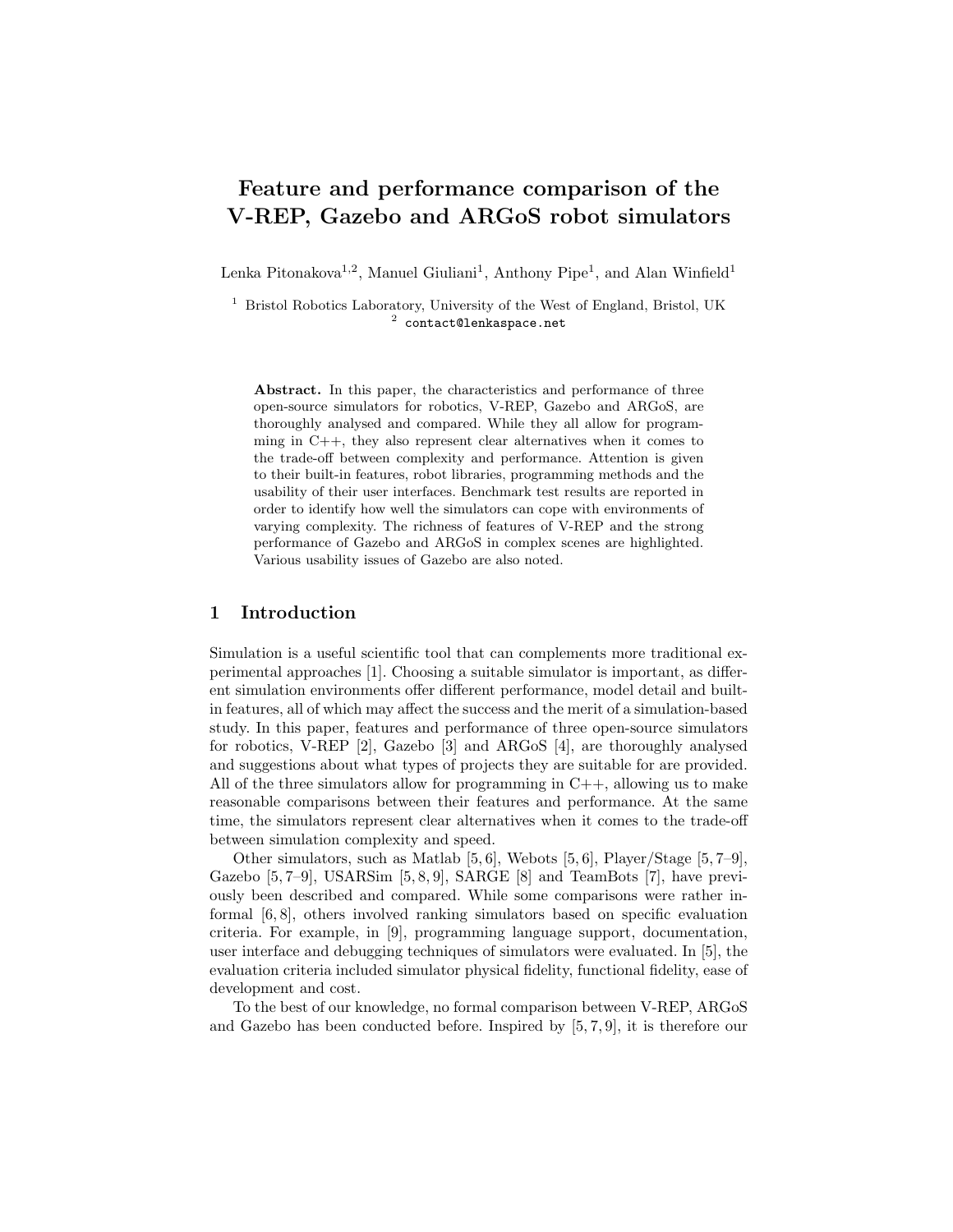aim to provide a ranked evaluation of the simulator characteristics in Section 2. Moreover, similarly as in [9], the simulator performance is evaluated on a set of benchmark experiments in Section 3.

## 2 Simulator Characteristics

All tests were performed in the 64-bit Ubuntu Linux 16.04 environment running on a computer with 4x Intel Core i7 2.2 Gz processor, 8GB RAM and Intel HD Graphics 6000 graphics card. The built-in capabilities, model library, programming methods and user interface of the simulators are compared in Table 1.

Table 1: Simulator characteristics ranked as rich (green), neutral (white) and poor (red). Ranking was performed by considering characteristics in the same row (i.e., of the same type) relatively to each other.

| <b>V-REP</b>                                                                                                                                                                                      | Gazebo                                                                                                                                                                                                                         | ARGoS                                                                                                                                                                              |  |
|---------------------------------------------------------------------------------------------------------------------------------------------------------------------------------------------------|--------------------------------------------------------------------------------------------------------------------------------------------------------------------------------------------------------------------------------|------------------------------------------------------------------------------------------------------------------------------------------------------------------------------------|--|
| Available for MacOS,<br>Windows.<br>Linux<br>and<br>Binary packages are avail-<br>able for all platforms.                                                                                         | Available for MacOS,<br>Linux<br>and<br>Windows.<br>binary package<br>A<br>$-$ is<br>only available for Linux<br>Debian.<br>Installed<br>via.<br>the command line using<br>third-party package man-<br>agers on other systems. | Available for MacOS and<br>Linux. Binary packages<br>are available for Linux.<br>On MacOS, ARGoS is in-<br>stalled via the command<br>line using a third-party<br>package manager. |  |
| Built-in capabilities                                                                                                                                                                             |                                                                                                                                                                                                                                |                                                                                                                                                                                    |  |
| Default physics engines<br>include: Bullet 2.78, Bul-<br>let 2.83, ODE, Vortex and<br>Newton.                                                                                                     | Only the ODE physics<br>engine is available by de-<br>fault. It is, however, possi-<br>ble to build Gazebo from<br>source with a different<br>physics engine.                                                                  | A 2D and a 3D custom-<br>built physics engines<br>with very limited capa-<br>bilities are available by<br>default.                                                                 |  |
| Includes a code and a<br>scene editor.                                                                                                                                                            | Includes a code and a<br>scene editor.                                                                                                                                                                                         | Includes a Lua script ed-<br>itor but no scene <b>editor</b> .                                                                                                                     |  |
| Meshes can be manipu-<br><b>lated</b> (e.g., cut) by robots<br>in real time.                                                                                                                      | No mesh manipulation<br>is available.                                                                                                                                                                                          | No mesh manipula-<br>tion is available.                                                                                                                                            |  |
| Scene objects can be<br>fully <b>interacted</b> with<br>(e.g., moved or added) by<br>the user during simula-<br>tion. The world returns<br>to its original state when<br>the simulation is reset. | Scene objects can be<br>fully interacted with<br>$(e.g.,$ moved or added)<br>by the user during sim-<br>ulation. The world does<br>not return to its original<br>state when the simulation<br>is reset.                        | Scene objects can be<br>moved by the user dur-<br>ing simulation.                                                                                                                  |  |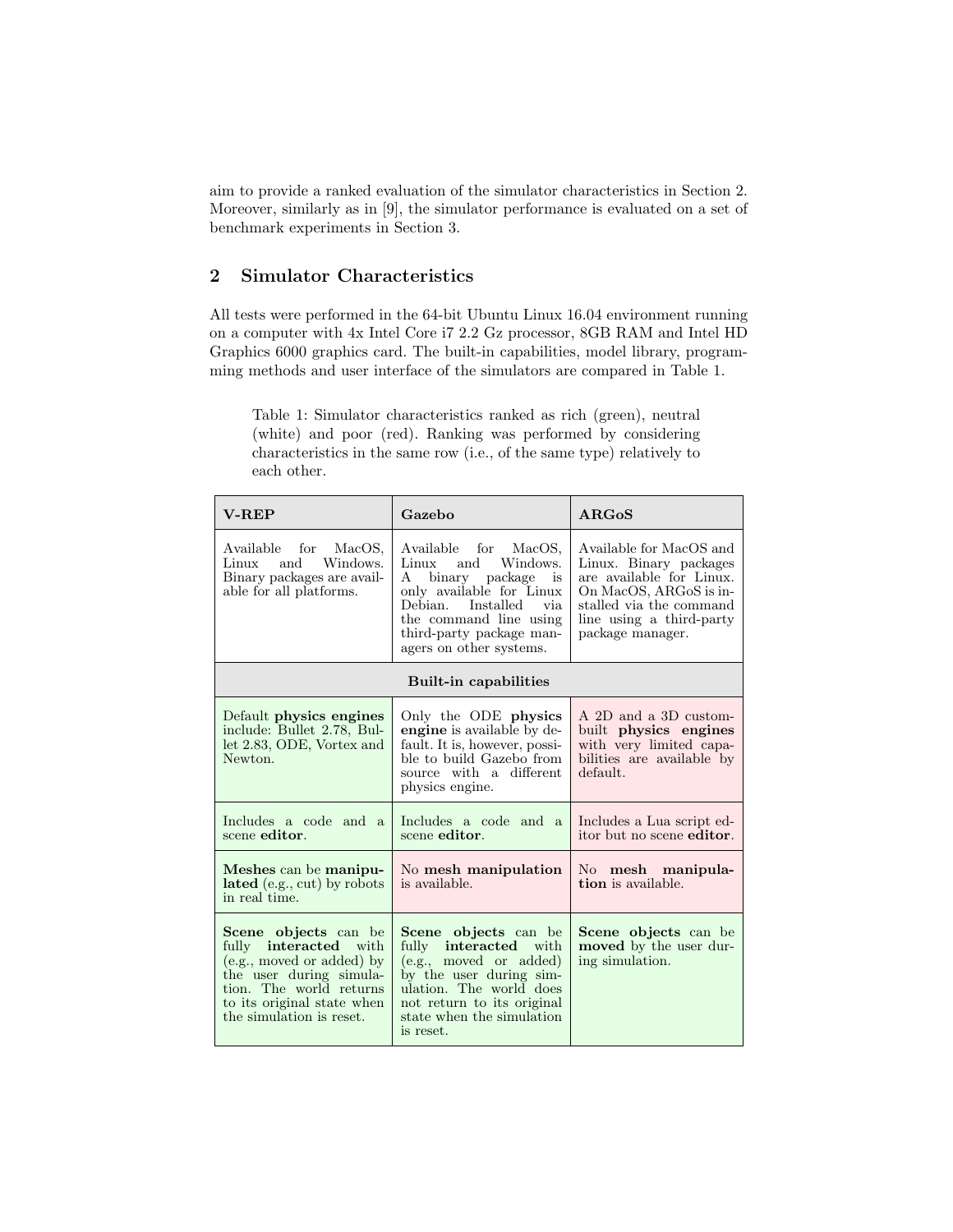| <b>Outputs</b> include video,<br>custom data plots and<br>text files.                                                                                                                                                                                    | <b>Outputs</b> include simula-<br>tion log files, video frames<br>as pictures and text files.                                                                                                                | <b>Outputs</b> include video<br>frames as pictures and<br>text files.                                                                                       |  |  |
|----------------------------------------------------------------------------------------------------------------------------------------------------------------------------------------------------------------------------------------------------------|--------------------------------------------------------------------------------------------------------------------------------------------------------------------------------------------------------------|-------------------------------------------------------------------------------------------------------------------------------------------------------------|--|--|
| Includes particle systems.                                                                                                                                                                                                                               | No particle systems are<br>available.                                                                                                                                                                        | No particle systems are<br>available.                                                                                                                       |  |  |
|                                                                                                                                                                                                                                                          | Robot and other models                                                                                                                                                                                       |                                                                                                                                                             |  |  |
| Provides a large variety<br>of <b>robots</b> , including bi-<br>pedal, hexapod, wheeled,<br>and snake-like<br>flying<br>robots. Also provides a<br>large number of robot<br>actuators and sensors.                                                       | less<br>diverse library<br>А<br>of default <b>robots</b> , that<br>mostly includes wheeled<br>and flying robots. Third-<br>party robot models are<br>available, but their docu-<br>mentation is often poor.  | A fairly small library<br>of robots, only includ-<br>ing the e-puck [11], eye-<br>bot $[13]$ , Kilobot $[17]$ ,<br>marXbot [12] and Spiri<br>$[14]$ robots. |  |  |
| The default models are<br>very detailed and there-<br>fore appropriate for high-<br>precision simulations. It is<br>possible to simplify the<br>models directly in V-REP.                                                                                | The default<br>models<br>are fairly simple and are<br>therefore more appropri-<br>ate for computationally<br>complex simulations.                                                                            | The default models<br>are fairly simple and are<br>therefore more appropri-<br>ate for computationally<br>complex simulations.                              |  |  |
| Meshes are imported<br>collections of sub-<br>$\mathbf{a}\mathbf{s}$<br>components. It is there-<br>fore possible manipulate<br>individual parts of an<br>imported model and to<br>change their textures,<br>other<br>materials<br>and<br>properties.    | Meshes are imported<br>as single objects. Models<br>that contain multiple sub-<br>components have to be as-<br>sembled in Gazebo from<br>multiple DAE files, each<br>corresponding to one sub-<br>component. | Mesh importing is<br>available.<br>not<br>Object<br>representations<br>are<br>programmed<br>using<br>OpenGL.                                                |  |  |
| It is possible to <b>simplify</b> ,<br>${\rm split}$<br>and<br>combine<br>meshes.<br>This<br>makes<br>it possible to optimise<br>the triangle count<br>оf<br>imported models and to<br>manipulate meshes (e.g.,<br>to cut them) with robot<br>actuators. | Imported meshes can-<br>not be changed.<br>A<br>model therefore has to<br>be optimised in third-<br>party 3D modeling soft-<br>ware. This may be diffi-<br>cult during iterative de-<br>velopment.           | N/A                                                                                                                                                         |  |  |
| Programming methods                                                                                                                                                                                                                                      |                                                                                                                                                                                                              |                                                                                                                                                             |  |  |
| A scene is saved in<br>a special V-REP format.<br>All scene editing therefore<br>has to be done using the<br>V-REP interface.                                                                                                                            | A scene is saved as an<br>XML file. This makes it<br>possible to e.g. create a<br>bash script that changes<br>the scene and then runs a<br>simulation.                                                       | A scene is saved as an<br>XML file. This makes it<br>possible to e.g. create a<br>bash script that changes<br>the scene and then runs<br>a simulation.      |  |  |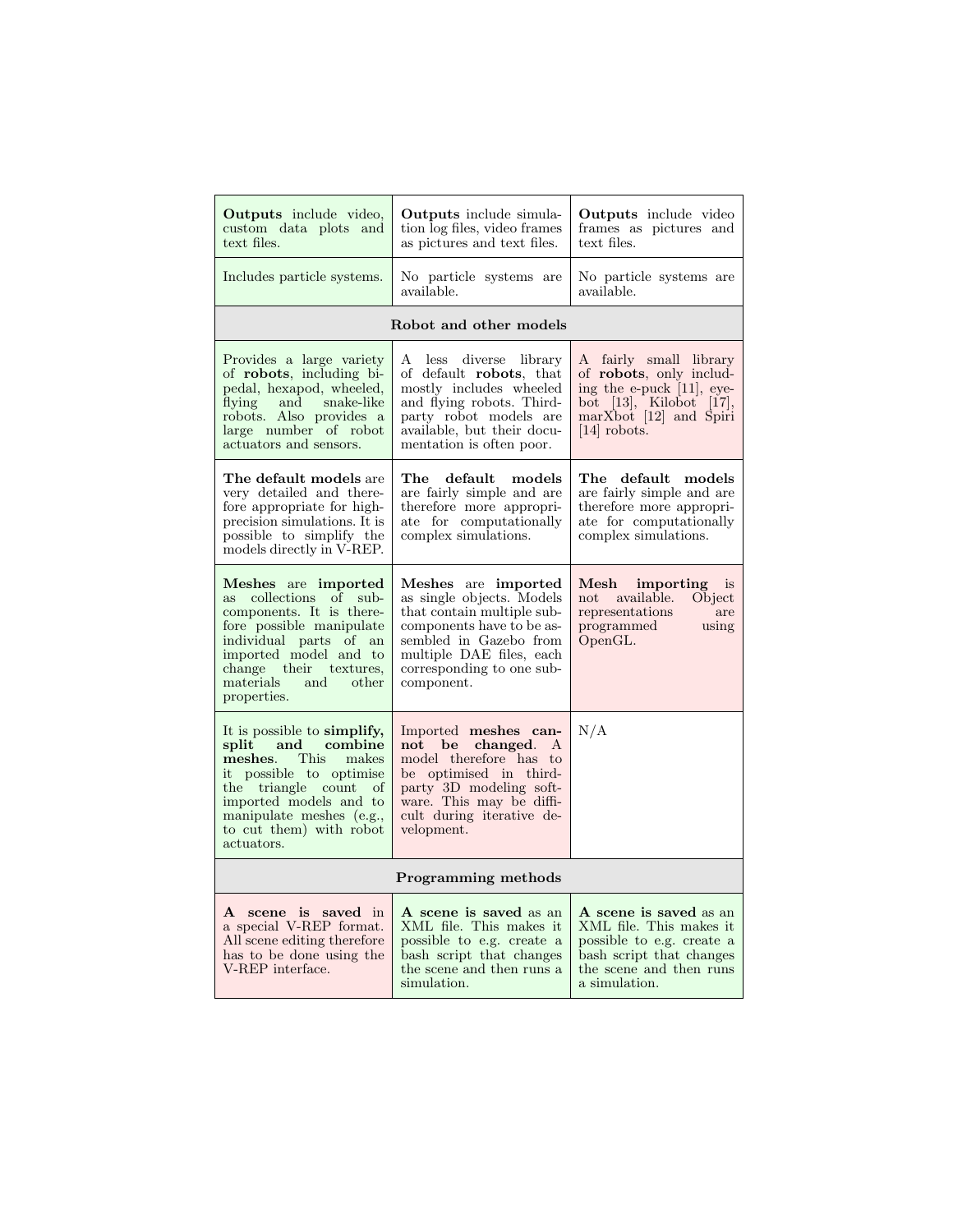| There are various options<br>for <b>programming</b> func-<br>tionality, including scripts<br>attached to robots, plug-<br>ins, ROS nodes [10] or<br>separate programs that<br>connect to V-REP via the<br>RemoteAPI.                                                            | Functionality can be <b>pro-</b><br><b>grammed</b> either as com-<br>piled $C++$ plug-ins or as<br>ROS [10] programs. Lack<br>of scripting makes it dif-<br>ficult to run quick tests<br>with ad-hoc solutions.                           | Robots can be pro-<br>grammed<br>either<br>through Lua scripts or<br>in $C++$ .                                                                                              |  |
|---------------------------------------------------------------------------------------------------------------------------------------------------------------------------------------------------------------------------------------------------------------------------------|-------------------------------------------------------------------------------------------------------------------------------------------------------------------------------------------------------------------------------------------|------------------------------------------------------------------------------------------------------------------------------------------------------------------------------|--|
| Scripts can be included in<br>robot models and are of-<br>ten used to <b>describe</b> the<br>models and their capa-<br>bilities.                                                                                                                                                | It is difficult to recognise<br>how a third-party robot<br>model works or what<br>plug-ins it uses. The plug-<br>in list is only available in<br>the Model Editor.                                                                        | Some documentation<br>of the robots is provided<br>in ARGoS, but most of<br>how a robot works needs<br>to be deducted from<br>code examples.                                 |  |
| "CustomUI" API, based<br>on $\langle \text{QT} 15 $ , is used to cre-<br>ate custom interfaces.<br>Custom UI controllers can<br>be attached to individ-<br>ual robots. For example,<br>it is possible to display<br>a robot's camera output<br>when the robot is clicked<br>on. | Custom interfaces can<br>be created as plug-ins by<br>using the default QT API<br>[15]. However, the inter-<br>faces can only be attached<br>to the whole scene and not<br>to individual robots.                                          | Custom interfaces can<br>be created in $C++$ by<br>sub-classing an ARGoS<br>API class. The interfaces<br>can be attached to the<br>whole scene or to individ-<br>ual robots. |  |
| All scripts and <b>plug-ins</b><br>provided with the de-<br>fault robot models and<br>example scenes worked.                                                                                                                                                                    | Many plug-ins pro-<br>vided with the default<br>models<br>did<br>robot<br>not work. Some on-line<br>examples were difficult<br>to run due to a large<br>number of dependencies<br>and differences in ROS<br>versions.                     | A few <b>examples</b><br>are<br>provided on the AR-<br>GoS website, all of which<br>worked.                                                                                  |  |
| Good API documenta-<br>tion, a large library of tu-<br>torials and code examples<br>and a large user commu-<br>nity are available. Regular<br>updates have been pro-<br>vided since 2013.                                                                                       | A fairly comprehensive<br>documentation, step-<br>by-step tutorials and a<br>large user community<br>are available. Gazebo is<br>likely to be supported<br>in the future, since a<br>development road map is<br>available on the website. | Good documentation,<br>but a small user commu-<br>nity are available. Devel-<br>opment has not been reg-<br>ular.                                                            |  |
| User interface (UI)                                                                                                                                                                                                                                                             |                                                                                                                                                                                                                                           |                                                                                                                                                                              |  |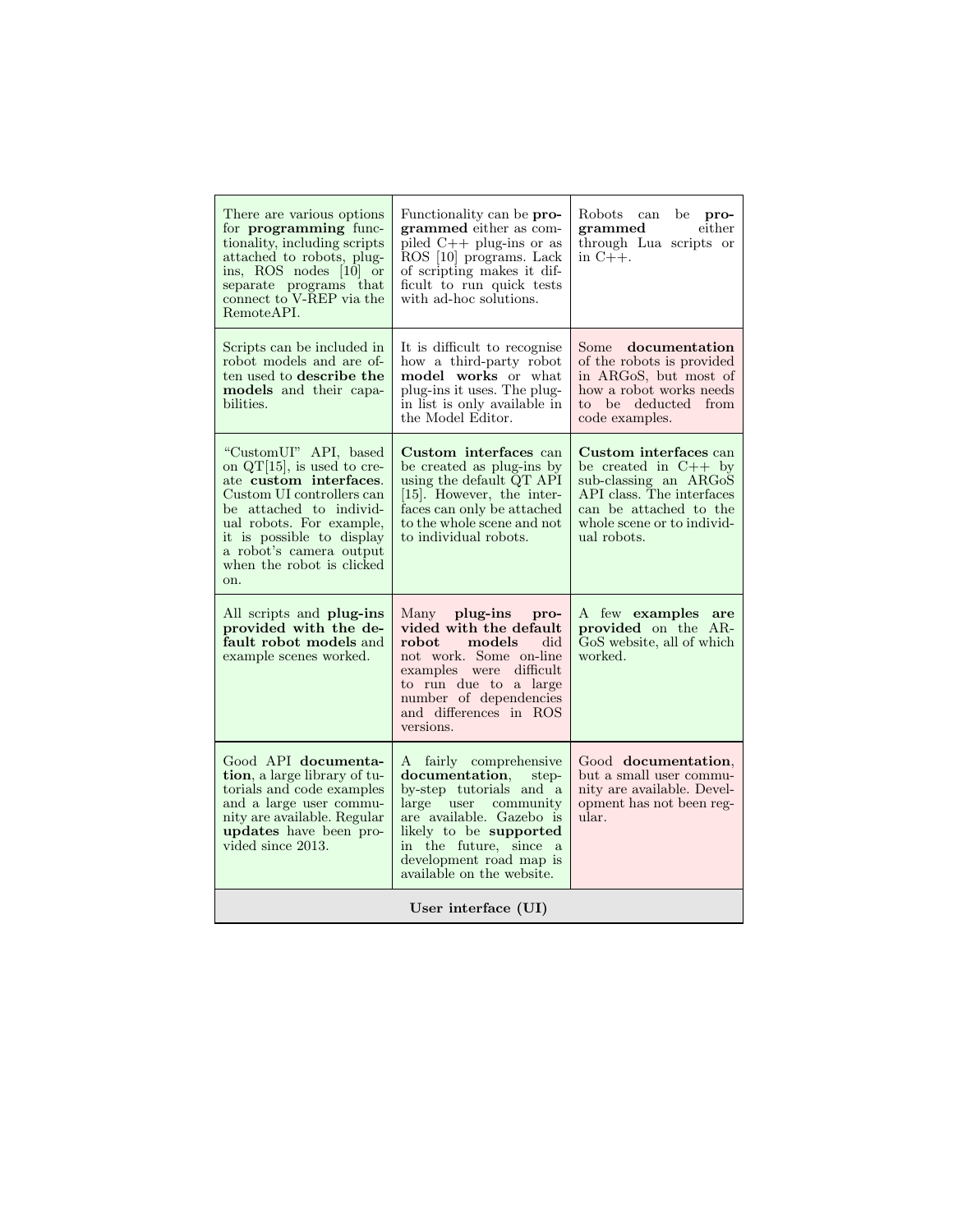| No freezing issues with<br>the interface were experi-<br>enced.                                                                                      | The interface froze a<br>number of times and the<br>program, and sometimes<br>the computer, had to be<br>restarted. This occurred,<br>e.g., when editing robot<br>models, starting or stop-<br>ping the simulation, and<br>in other instances.                                                 | No freezing issues<br>with the interface were<br>experienced.                                                                                         |
|------------------------------------------------------------------------------------------------------------------------------------------------------|------------------------------------------------------------------------------------------------------------------------------------------------------------------------------------------------------------------------------------------------------------------------------------------------|-------------------------------------------------------------------------------------------------------------------------------------------------------|
| All<br>functionality<br>is<br>fairly intuitive<br>and<br>follows general conven-<br>tions known from similar<br>applications.                        | The UI usability is rel-<br>atively low. For exam-<br>ple, the top application<br>tool bar sometimes disap-<br>pears, it is not possible<br>to copy and paste multi-<br>ple objects, or to save a<br>scene into the same file af-<br>ter making changes to it.                                 | The UI is very limited,<br>but all functionality is<br>fairly intuitive and fol-<br>lows general conventions<br>known from similar ap-<br>plications. |
| The model library is<br>distributed with V-REP<br>and it is thus always avail-<br>able regardless of Internet<br>connectivity.                       | The model library<br>is not distributed with<br>Gazebo, and it is instead<br>on-line.<br>available<br>On<br>multiple occasions,<br>the<br>library could not be<br>accessed because Gazebo<br>could not connect to its<br>server, even though the<br>computer was connected<br>to the Internet. | The robot models are<br>distributed with ARGoS<br>and it is thus always<br>available regardless of In-<br>ternet connectivity.                        |
| The model library is<br>organised<br>into<br>folders<br>based on model category.<br>create their<br>User can<br>own folders for their own<br>models. | The model library is<br>a long list of models and<br>particular model types<br>(e.g., robots) can be dif-<br>ficult to find.                                                                                                                                                                   | Different robot types<br>are natively a part of AR-<br>GoS and can be found<br>by querying command-<br>line documentation.                            |

V-REP offers the largest repertoire of features including, most notably, a scene editor, 3D model importing, mesh manipulation, video recording and an API for remotely connecting to a simulation. Also, its model library is relatively large and well-documented. Gazebo also offers a scene editor and 3D model importing, however, no mesh editing is available and the imported models need to be optimised in third-party software. Gazebo relies on ROS [10] when it comes to remote connectivity. Notably, Gazebo crashed a number of times on our computer system and its interface was generally slow during testing (see details in Table 1). Furthermore, and again only tested on our computer system, some of its example code could not be compiled or did not run properly. Finally, ARGoS offers the smallest amount of features compared to the other two simulators. It has no scene editor and 3D models cannot be imported into it. Also, by comparison, its robot library and documentation are limited.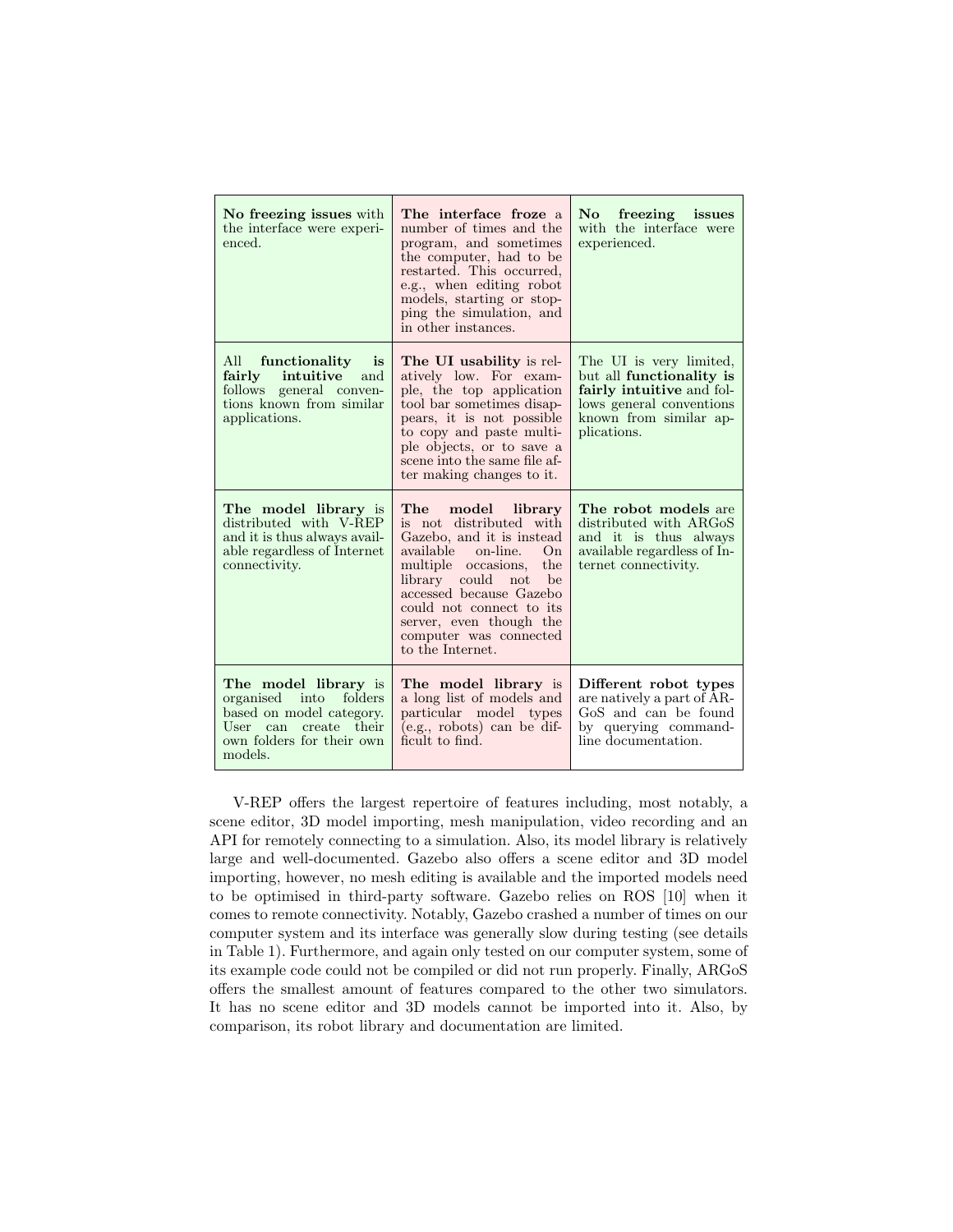One advantage of Gazebo and ARGoS over V-REP is the ability to define a scene in a XML file. This is convenient, for example, when multiple experiments with varying parameter values need to be generated and run automatically. On the other hand, a V-REP experiment can only be specified in a V-REP scene file via the V-REP graphical interface. It is therefore difficult to vary experimental parameters, especially when running V-REP from the command line. While V-REP offers up to nine optional command-line arguments that can be supplied to a simulation, a more involved parameter specification would have to be handled, for example, by a plug-in that could parse parameter text files. Such a plug-in is currently not distributed with V-REP.

## 3 Simulator Performance

#### 3.1 Methods

There were two types of benchmark test performed with each simulator:

- The GUI benchmark involved running a simulation of robots that moved in a straight line and avoided obstacles in real-time. The simulators were run along with their user interfaces. Each simulation took one minute.
- The headless benchmark involved running the same simulation as in the GUI benchmark, that lasted five minutes. The simulators were run from the command line without their user interfaces.

There were two types of simulation environment:

- Small scene, where robots were put on a large 2D plane
- $-$  Large scene, where an industrial building model with approximately 41,6000 vertices was imported into the simulator (Figure 1a). Since it was not possible to import the model into ARGoS, 5,200 boxes, corresponding to 41,6000 vertices, were randomly placed in the environment (Figure 1b).

Robot models were selected from a library of models available in each simulator, so that a sensible similarity, in terms of robot geometry and controller capabilities, was achieved (Figure 2). In ARGoS, a flying instead of a wheeled robot was used, since all wheeled robots in ARGoS are handled by a relatively simple 2D physics engine. In V-REP, the original e-puck model was simplified in order to decrease its vertex count. Each benchmark test was run with 1, 5, 10 and 50 robots in both environments.

At the beginning of each benchmark experiment, a simulator was restarted. The computer was not running any other applications, apart from those normally required by its operating system, and a simple CPU and memory monitoring application. V-REP was running in "threaded rendering" mode during the GUI benchmarks.

The simulation in both V-REP and ARGoS was updated 10 times per second, i.e.,  $dt = 100$  ms. In Gazebo, 10 times more simulation steps per second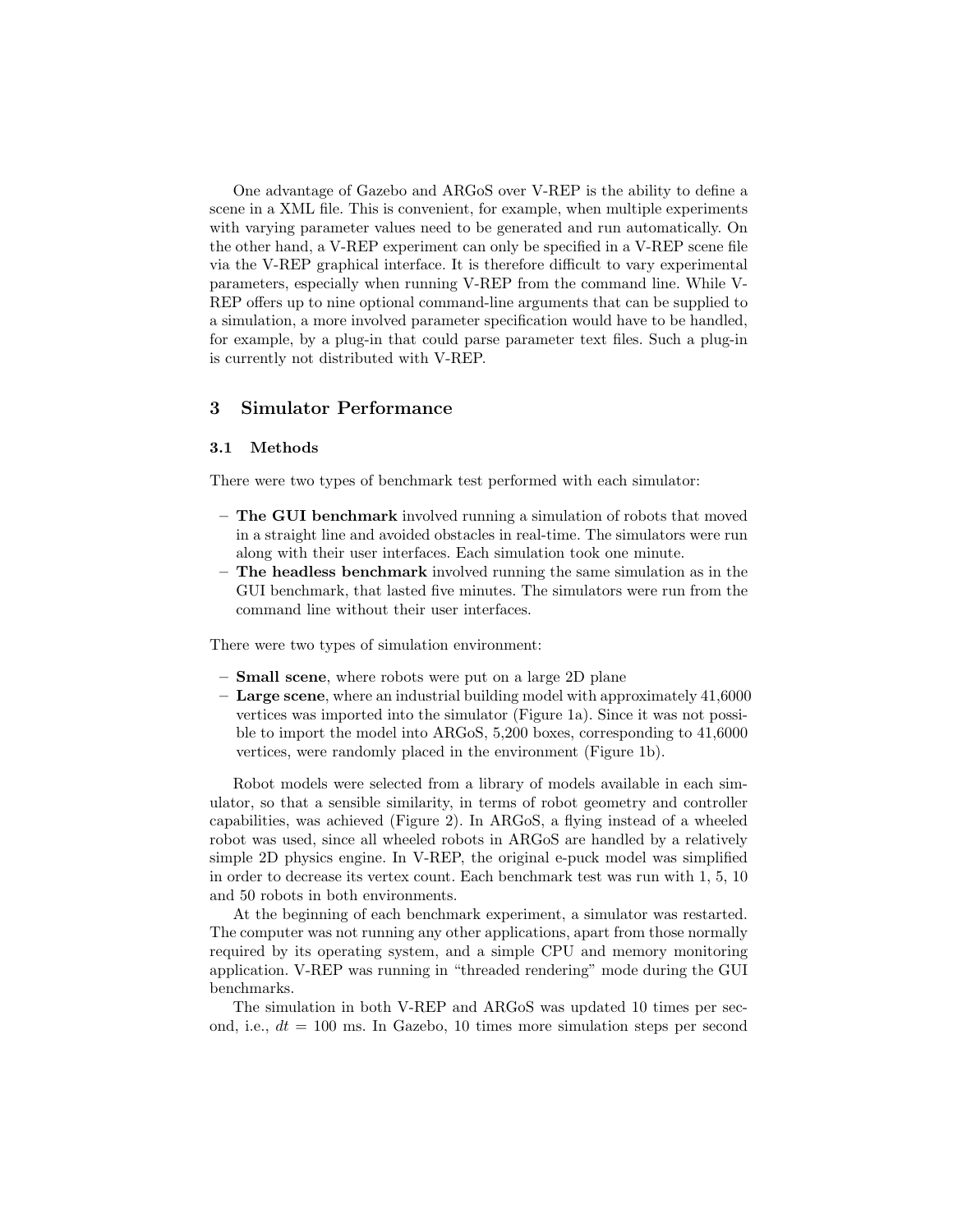

Fig. 1. The "Large scene" environment in (a) V-REP and Gazebo, and (b) ARGoS.



Fig. 2. (a) The simplified (left) and the original (right) e-puck [11] models in V-REP. (b) The Pioneer 3AT [16] model in Gazebo. (c) The eye-bot [13] model in ARGoS.

were needed  $(dt = 10 \text{ ms})$ , otherwise some robots exhibited strange movement dynamics, such as rocking behaviour on a straight horizontal plane.

Three performance metrics were used to evaluate the simulator performance. Real-time factor,  $R = \text{simulated time } / \text{ real time}$ , the amount of CPU usage, C, and the amount of *memory usage*, M. When  $R > 1$ , a simulation could run faster than real time and vice versa. When  $C > 100\%$ , a simulator could utilise multiple processor cores. Two values for C and M were noted for Gazebo GUI experiments, corresponding to the usage of gzclient (visualisation) and gzserver (simulation), respectively.

### 3.2 Results

ARGoS achieved the highest simulation speed in the GUI experiments with up to 50 robots in the Small scene and with up to 5 robots in the Large scene, while utilising the smallest amount of resources (Table 2). Gazebo outperformed ARGoS in other experiments, especially when the Large scene was used in the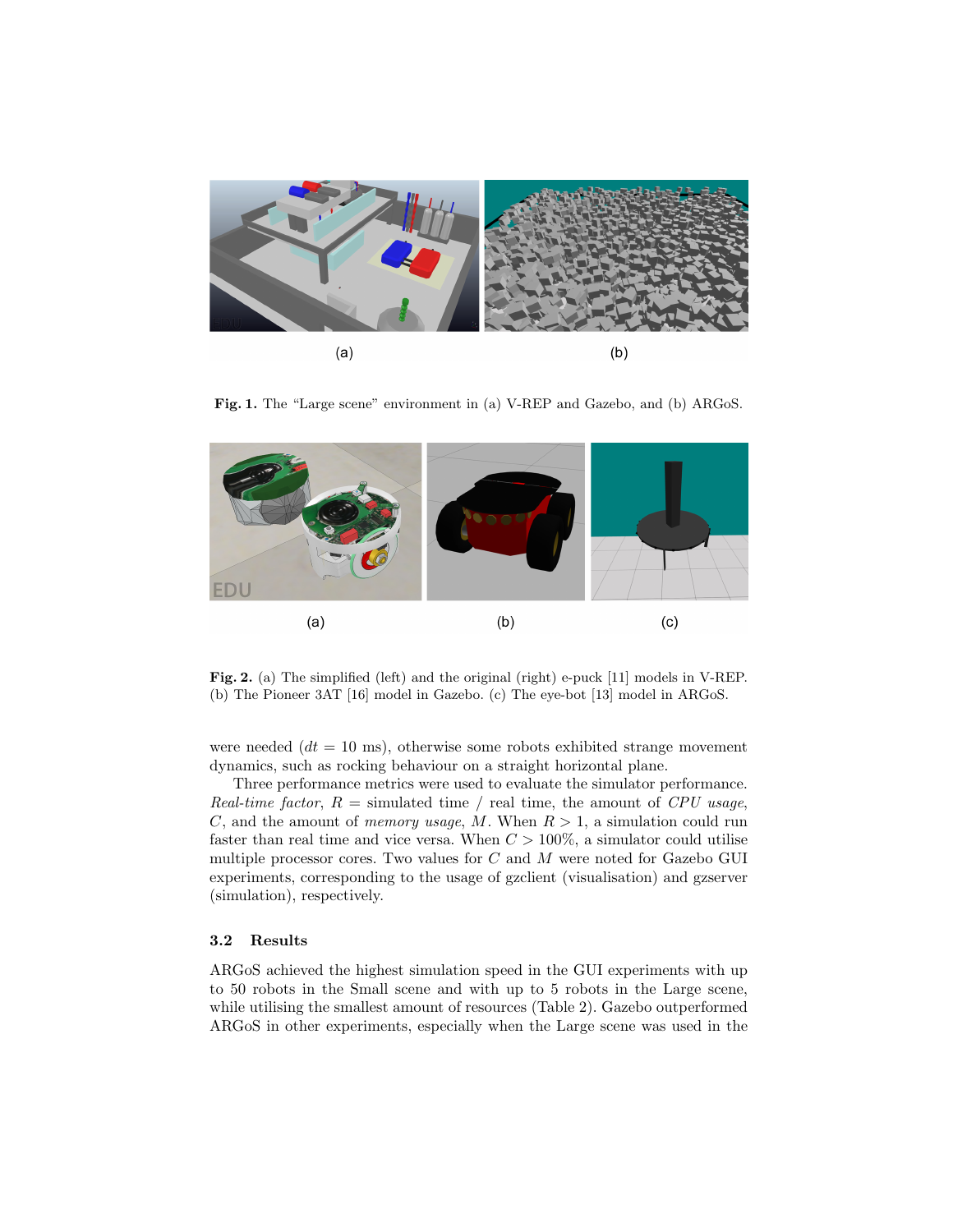Headless benchmark (Tables 2 and 3). However, Gazebo usually required the largest amount of memory when it was running in the GUI mode, and a median amount in the Headless mode. V-REP combined with ODE usually achieved the lowest simulation speed. Using Bullet 2.78 often significantly increased the performance of V-REP.

Table 2: Simulator performance in the GUI mode. The best (green) and the worst (red) performance are indicated.

|                                | $V$ -REP +<br>Bullet 2.78                          | $V$ -REP +<br>ODE                          | $Gazebo +$<br>ODE                                         | $ARGoS +$<br>Point-<br>Mass3D              |
|--------------------------------|----------------------------------------------------|--------------------------------------------|-----------------------------------------------------------|--------------------------------------------|
| 1 robot $+$<br>Small scene     | $R\geq 1$<br>$C = 180\%$<br>$M = 235$ MB           | R > 1<br>$C = 190\%$<br>$M = 225$ MB       | $R\geq 1$<br>$C = 100 + 9\%$<br>$M = 225 + 58$ MB         | R > 1<br>$C = 7\%$<br>$M = 85$ MB          |
| $5$ robots $+$<br>Small scene  | $R = 0.52$<br>$C=395\%$<br>$M = 380$ MB            | $R = 0.37$<br>$C = 395\%$<br>$M = 360$ MB  | R > 1<br>$C = 100 + 19\%$<br>$M = 305 + 58$ MB            | R > 1<br>$C = 10\%$<br>$M = 88$ MB         |
| $10$ robots $+$<br>Small scene | $R = 0.11$<br>$C = 400\%$<br>$M = 536$ MB          | $R = 0.099$<br>$C = 400\%$<br>$M = 530$ MB | R > 1<br>$C = 100 + 30\%$<br>$M = 402 + 58$ MB            | $R\geq 1$<br>$C = 13\%$<br>$M = 89$ MB     |
| $50$ robots $+$<br>Small scene | Not feasible                                       | Not feasible                               | $R = 0.87$<br>$C = 100 + 105\%$<br>$M = 1410 + 358$<br>MВ | $R=0.9$<br>$C = 103\%$<br>$M = 93$ MB      |
| 1 robot $+$<br>Large scene     | $R = 0.96$<br>$C = 205\%$<br>$M = 235$ MB          | $R = 0.53$<br>$C = 200\%$<br>$M = 225$ MB  | $R\geq 1$<br>$C = 100 + 10\%$<br>$M=264+58~\mathrm{MB}$   | $R\geq 1$<br>$C = 32\%$<br>$M = 90$ MB     |
| $5$ robots $+$<br>Large scene  | $R = 0.18$<br>$C=400\%$<br>$M = 325$ MB            | $R=0.1$<br>$C = 400\%$<br>$M = 310$ MB     | $R\geq 1$<br>$C = 100 + 25\%$<br>$M = 333 + 58$ MB        | $R\geq 1$<br>$C = 60\%$<br>$M = 97$ MB     |
| $10$ robots $+$<br>Large scene | $R = 0.052$<br>$C = 400\%$<br>$M = 433 \text{ MB}$ | $R = 0.036$<br>$C = 400\%$<br>$M = 460$ MB | $R\geq 1$<br>$C = 100 + 40\%$<br>$M = 425 + 58$ MB        | $R = 0.86$<br>$C = 120\%$<br>$M = 97$ MB   |
| $50$ robots $+$<br>Large scene | Not feasible                                       | Not feasible                               | $R = 0.57$<br>$C = 100 + 100\%$<br>$M = 1450 + 426$<br>MB | $R = 0.052$<br>$C = 107\%$<br>$M = 106$ MB |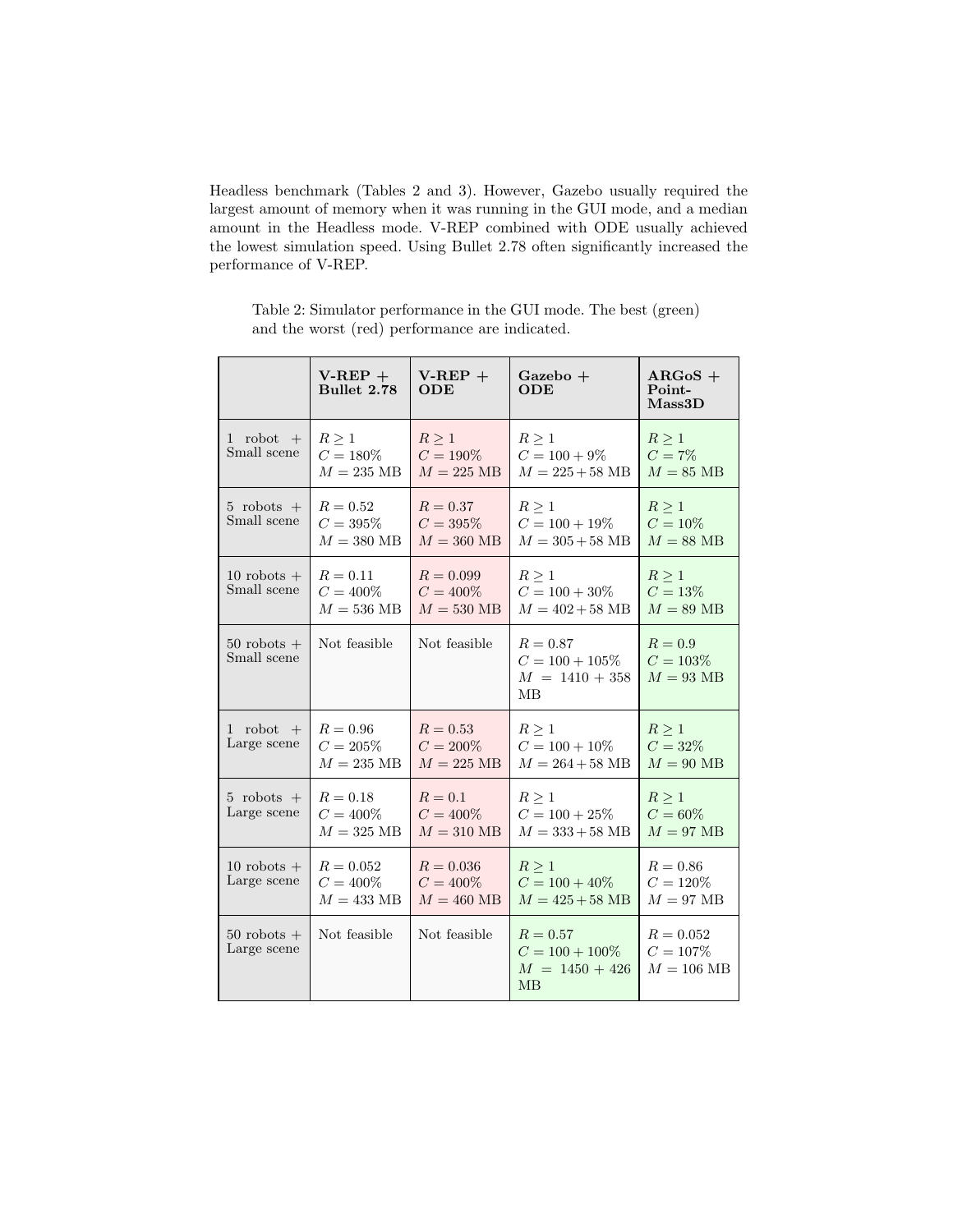In general,  $R \geq 1$  could be achieved by all simulators until all available CPU power was used. The cut-off point, in terms of the number of robots, was always the lowest for V-REP, i.e. the simulation in V-REP slowed down in smaller experiments, compared to the other simulators. Furthermore, the simulation speed decrease due to insufficient CPU power was generally less severe for Gazebo than for V-REP and ARGoS.

Running Gazebo and ARGoS in the Headless mode (Table 3) increased R in environments where maximum CPU power was utilised by the GUI mode. On

|                                | $V$ -REP +<br>Bullet 2.78                 | $V$ -REP +<br><b>ODE</b>                  | $Gazebo +$<br><b>ODE</b>                   | $ARGoS +$<br>Point-<br>Mass3D             |
|--------------------------------|-------------------------------------------|-------------------------------------------|--------------------------------------------|-------------------------------------------|
| 1 robot $+$<br>Small scene     | $R=4.1$<br>$C = 200\%$<br>$M = 165$ MB    | $R = 3.12$<br>$C = 200\%$<br>$M = 160$ MB | $R = 42.85$<br>$C = 100\%$<br>$M = 107$ MB | $R=300$<br>$C = 6.3\%$<br>$M = 18$ MB     |
| $5$ robots $+$<br>Small scene  | $R = 0.38$<br>$C = 400\%$<br>$M = 320$ MB | $R = 0.32$<br>$C = 400\%$<br>$M = 320$ MB | $R=10$<br>$C = 100\%$<br>$M = 130$ MB      | $R=150$<br>$C = 100\%$<br>$M = 20$ MB     |
| $10$ robots $+$<br>Small scene | $R = 0.09$<br>$C = 400\%$<br>$M = 470$ MB | $R = 0.08$<br>$C = 400\%$<br>$M = 480$ MB | $R = 5.26$<br>$C = 100\%$<br>$M = 150$ MB  | $R = 21.42$<br>$C = 144\%$<br>$M = 20$ MB |
| $50$ robots $+$<br>Small scene | Not feasible                              | Not feasible                              | $R = 1.06$<br>$C = 100\%$<br>$M = 356$ MB  | $R = 0.52$<br>$C = 103\%$<br>$M = 25$ MB  |
| 1 robot $+$<br>Large scene     | $R = 1.91$<br>$C = 200\%$<br>$M = 165$ MB | $R = 0.58$<br>$C = 200\%$<br>$M = 160$ MB | $R = 18.75$<br>$C = 100\%$<br>$M = 174$ MB | $R = 15.78$<br>$C = 139\%$<br>$M = 31$ MB |
| $5$ robots $+$<br>Large scene  | $R=0.2$<br>$C = 400\%$<br>$M = 270$ MB    | $R = 0.11$<br>$C = 400\%$<br>$M = 250$ MB | $R = 5.88$<br>$C = 100\%$<br>$M = 192$ MB  | $R = 5.45$<br>$C = 157\%$<br>$M = 45$ MB  |
| $10$ robots $+$<br>Large scene | Not feasible                              | Not feasible                              | $R = 3.09$<br>$C = 100\%$<br>$M = 211$ MB  | $R = 1.59$<br>$C = 130\%$<br>$M = 47$ MB  |
| $50$ robots $+$<br>Large scene | Not feasible                              | Not feasible                              | $R = 0.60$<br>$C = 100\%$<br>$M = 423$ MB  | $R = 0.03$<br>$C = 105\%$<br>$M = 55$ MB  |

Table 3: Simulator performance in the Headless mode. The best (green) and the worst (red) performance are indicated.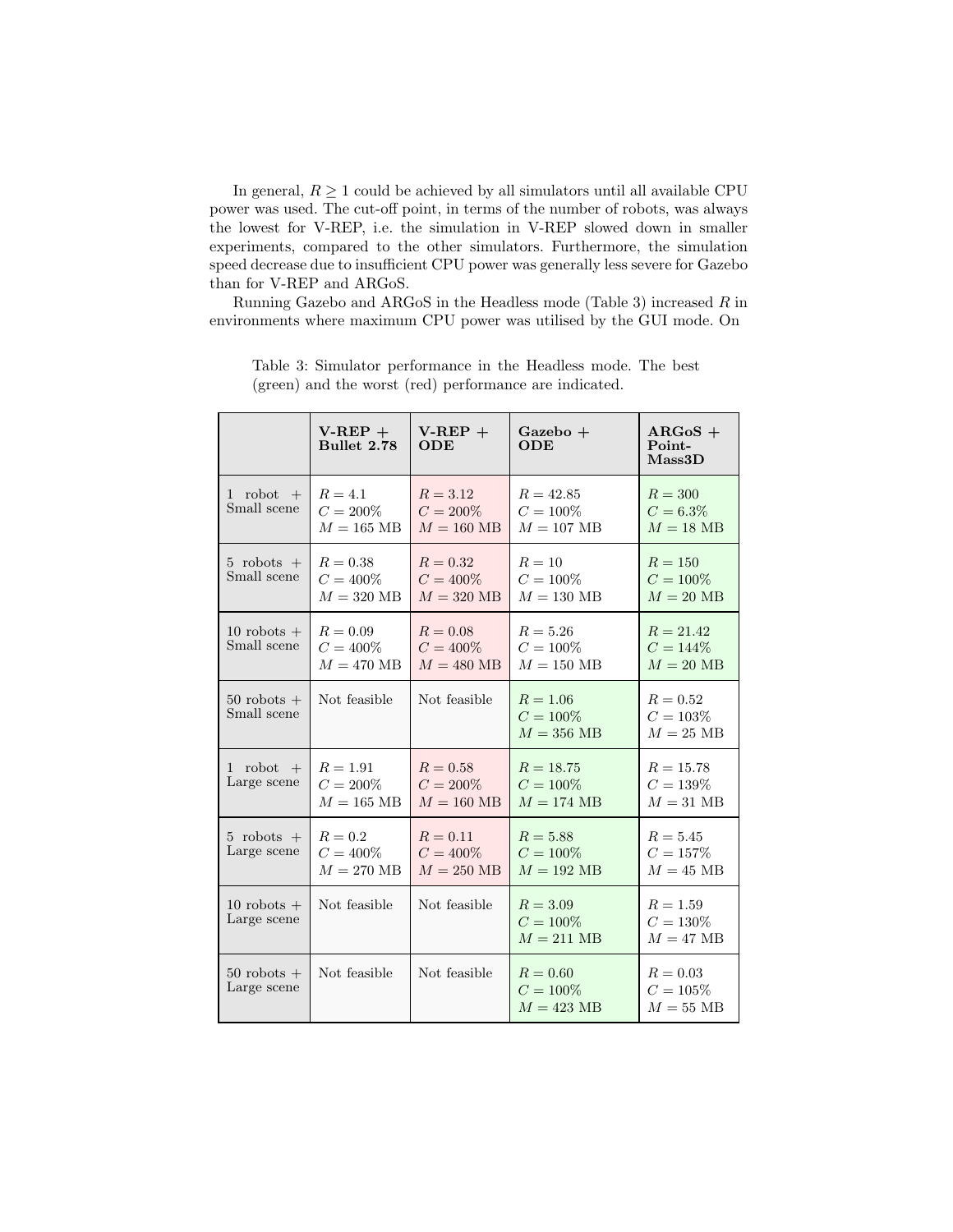the other hand, R was often smaller in the Headless mode of V-REP, compared to its GUI mode. There were two factors that contributed to this result. Firstly, R of the Headless mode was calculated over a longer period of time (simulated five rather than one minute) and its average, rather than its maximum, value was reported. Secondly, R of the Headless mode took into account not only the actual simulation time, but also the time needed to initialise and close the simulation. This in some cases took a significant amount of time, especially when ODE physics engine was used with V-REP.

Finally, V-REP demonstrated the most optimal CPU utilisation. It automatically spawned new threads when it was necessary and it could thus fully utilise all available CPU cores. Gazebo only utilised a single CPU core per process. In the GUI mode, Gazebo ran two processes, gzclient and gzserver, that could each utilise a maximum of 100% of CPU power. In the Headless mode, only a single core was utilised, as only the gzserver process was running. The multi-threaded core utilisation by ARGoS worked in general but problems were experienced in larger experiments. The CPU usage was notably smaller when more robots were added to the environment. Furthermore, unlike V-REP, ARGoS requires the user to specify the desired number of threads, rather than automatically spawning new threads when it is necessary.

It is notable that the 3D models used in ARGoS and Gazebo were fairly simple compared to those used in V-REP, even though effort was made to simplify the V-REP robot model (Figure 2). Moreover, the ARGoS physics engine was much simpler than those used by V-REP and Gazebo. It is therefore expected that using third-party libraries to cope with various aspects of the simulation that are currently not covered in ARGoS, such as calculating more complex physics dynamics, or working with imported 3D meshes, would decrease the simulator's performance. Similarly, it is expected that more complex 3D models would decrease the performance of Gazebo compared to V-REP.

In order to confirm that the mesh complexity played a major role in V-REP, we ran experiments with the Kilobot robots [17], that could only move forward and did not have the sensing or controller capabilities of e-pucks, but consisted of very simple 3D meshes. In the Kilobot experiments, up to six times higher  $R$ could be achieved, using only about an eighth of the computer's resources. In another experiment, the building model in the Large scene was simplified from around 41,600 to around 2,000 vertices. This increased R by up to  $66\%$ . Another kind of optimisation involved decreasing the number of simulation update loops per second from ten to two (i.e.,  $dt = 500$  ms). This increased R by up to 150%, while decreasing memory usage by up to  $15\%$ . These results suggest that it is possible to significantly increase the performance of V-REP by carefully setting simulation parameters and by optimising 3D models used in the simulation.

## 4 Conclusion

V-REP is the most complex and the most resource-hungry of the three simulators. However, it offers a number of useful features, such as multiple physics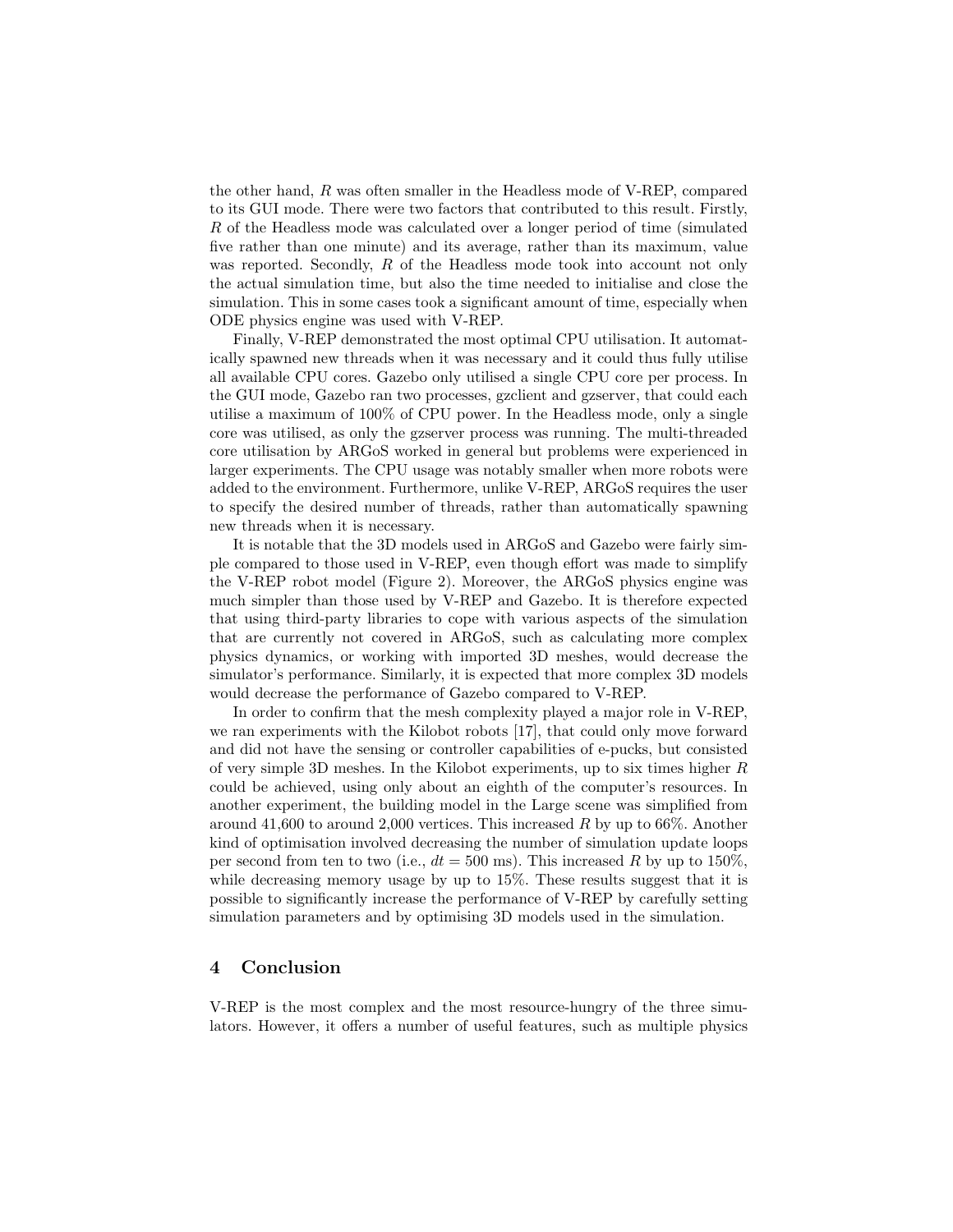engines, a comprehensive model library, the ability of a user to interact with the world during simulation and, most importantly, mesh manipulation and optimisation. Moreover, V-REP automatically spawns new threads on multiple CPU cores and therefore utilises the full amount of CPU power when it is necessary. It is therefore suitable for high-precision modelling of robotic applications such as object transportation or area surveillance, as well as of various industrial applications, where only a few robots are required to operate at the same time.

ARGoS, on the other hand, is a suitable choice for simulations of swarm robotics tasks, such as collective foraging, flocking, or area coverage. Compared to V-REP, ARGoS trades-off robot, environment and physics complexity for superior performance. An XML-based simulation settings file is also very convenient, especially when a large variety of simulations need to be generated automatically. However, there are multiple important features missing from ARGoS, most notably the ability to import 3D meshes into the simulator. Currently, users that are not willing to spend time and effort on programming new robot models in OpenGL, have fairly limited choices.

Gazebo occupies the space between V-REP and ARGoS. While it is much closer to V-REP in terms of features, its interface and default robot models are much simpler and resemble those found in ARGoS. It is notable that Gazebo outperformed ARGoS in the larger simulation environments studied here, which suggests that it is a more suitable choice for large swarm robotics experiments. However, our experiments showed that the usability of Gazebo is relatively poor. Firstly, while it can import 3D meshes, there are no editing options, making it difficult to alter and optimise models. Another problem is the interface that has a number of issues and fails to follow established conventions. Finally, difficulties were noted when installing dependencies for Gazebo and for many of its thirdparty models. While not necessarily severe by themselves, these issues together could have a negative impact on a research project.

In the future, it would be interesting to conduct a user survey regarding the features and simulator usability in order to obtain a more robust comparison. It would also be interesting to evaluate the extent of the reality gap in the default simulator robot models.

Acknowledgements: This work was supported by EPSRC Programme Grant "Robotics for Nuclear Environments", grant ref: EP/P01366X/1. We would like to thank Farshad Arvin, Tareq Assaf, Giovanni Beltrame, Paul Bremner, Ales Leonardis, Carlo Pinciroli, Chie Takahashi, Simon Watson and Craig West for sharing their opinions and insights into various aspects of simulation work. We would also like to thank Xavier Poteau, who created the sample industrial building CAD model.

## References

1. Andrews, P. S., Stepney, S., & Timmis, J. (2012). Simulation as a scientific instrument. In Stepney S., P. S. Andrews, & M. N. Read (Eds.), Proc. of the 2012 workshop on complex systems modelling and simulation (pp. 1–10). Luniver Press.